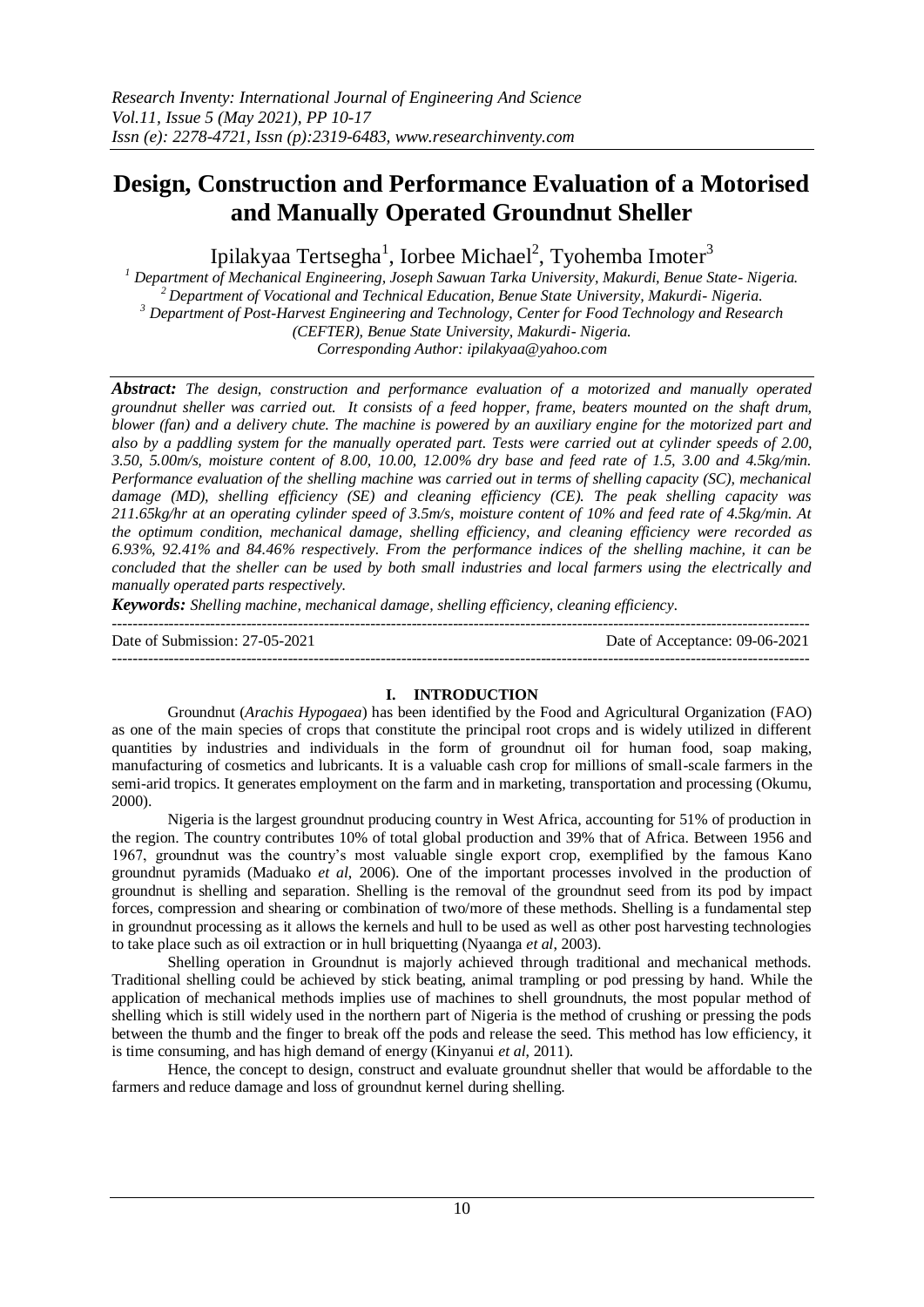# **II. MATERIALS AND METHODS**

# **2.1 Material Selection Consideration.**

For the purpose of this design, mild steel was used for most of the component and this is because of the environmental condition in which the material will function, physical and mechanical properties (shear strength, hardness, toughness, ductility, yield strength, fatigue etc.), its availability, machinability and ease of forming and joining by welding.

# **2.2 Machine Components**

**Substances 1 to 4**: The amount of 1g ibuprofen was added in a 50 mL flask together with 20 mL alcohol (methanol, ethanol, propanol, isopropanol) and 1 mL HCl (35% m/v) in separate experiments. The reaction was refluxed for 2 hours at a temperature of  $100^{\circ}C \neq 5^{\circ}C$ ). The reaction was then concentrated on a rotary evaporator followed by the addition of 20 mL of hexane to the medium. The organic phase was then washed with 5x20 ml of water and then dried with anhydrous sodium sulfate  $(Na_2SO_4)$  and concentrated on a rotary evaporator.**Substance 5**: 2mmol (412mg) of ibuprofen were diluted in 10mL of dichloromethane together with 2mmol (412mg) of dicyclohexylcarboximide (DCC) and 50mg of dimethylaminopyridine (DMAP) and 1mmol (150mg) of carvacrol. The reaction was kept under stirring at room temperature for 24h and then vacuum filtered. The resulting liquid phase was treated (3x5mL) with 5% aqueous sodium bicarbonate solution followed by treatment (3x5mL) with 5% aqueous HCl solution and then with water (3x5mL). The organic phase was then dried over anhydrous sodium sulfate(Na<sub>2</sub>SO<sub>4</sub>) and concentrated on a rotary evaporator(Silva et al., 2018). The groundnut shelling machine was designed to operate based on mechanical food size reduction by shearing (crushing) action. The following components make up the machine;

**The Frame:** The frame gives supports to the entire machine and it carries the prime mover, the shelling unit, the hopper and the blower. It is a rectangular shaped structure, 1220 mm by 650 mm by 920mm, constructed from 40 mm by 40 mm square angle metal.

**The Feed Hopper:** This structure holds the groundnut seeds in place prior to been shelled. The hopper is mounted on the shelling unit at an inclination of the pod angle of repose. The pods to be shelled fall into the shelling unit by gravity and the feeding rate is controlled by a flow rate control device called the control gate.

**The Shelling Unit:** The shelling unit performs the function of breaking the nut and releasing the kernel from the pod. It consists of open ended fanglike rotary shelling blades with attached detachable rubber paddles, carried by a shaft fixed across the centre of the semi-cylinder. The unit also consists of an adjustable semi cylinder-like concave sieve which in tandem with the rotary blades enables shelling by shearing action. The clearance between the drum and the concave is adjustable.

**The Separating Unit**: It comprises of the separating sieve and the blower (which separates the seed and shell by air current) driven by a belt and pulley arrangement. The separating sieve is a 2-level rectangular 890 by 540mm light metal frame with attached sieves of desirable pore sizes.

**The Power Source:** A 3.5Hp diesel engine motor or AC motor will serve as source of power for machine operation based on design analysis and considerations. For manual operation, human efforts will be required by cycling.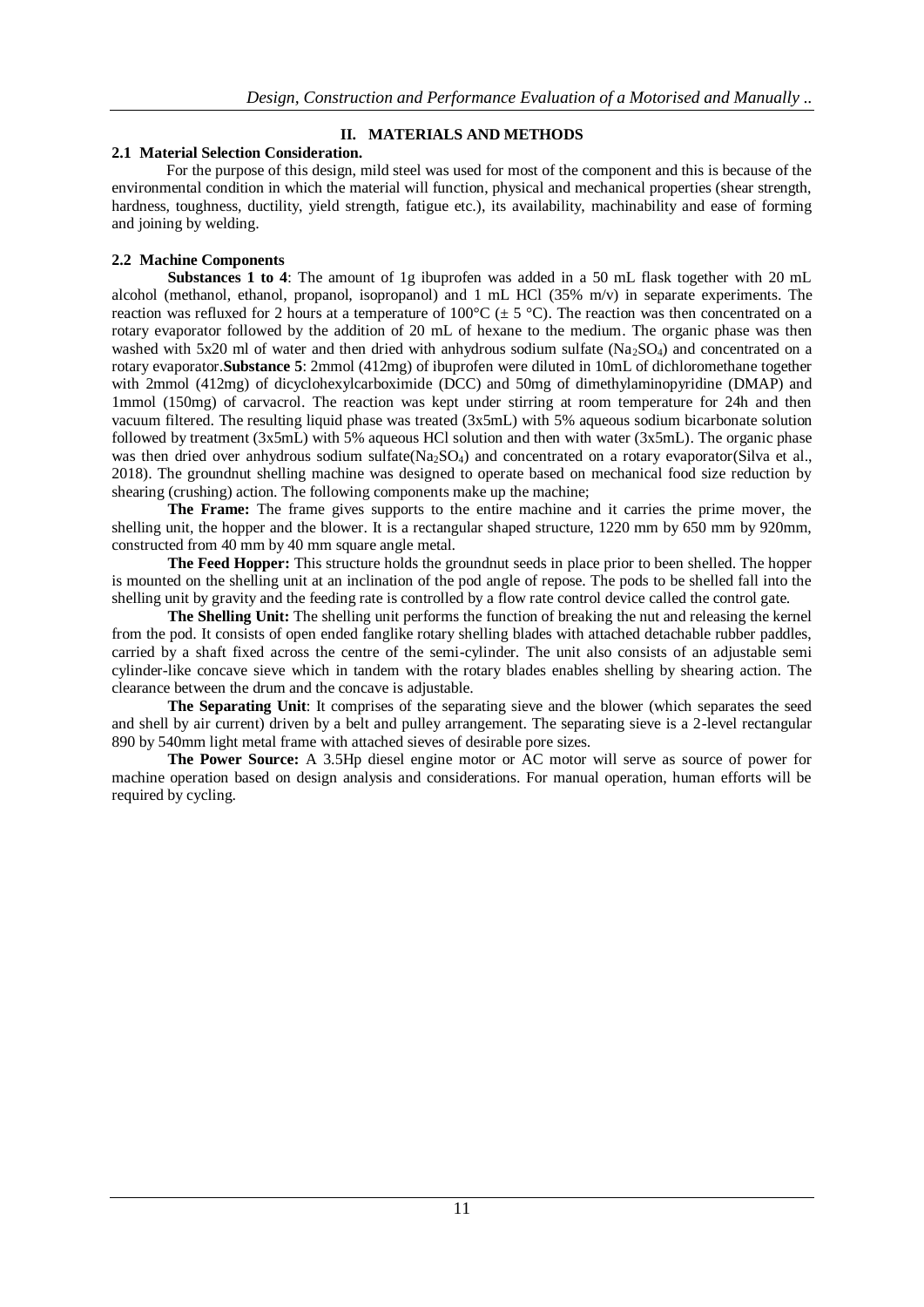

**Figure 1.** Schematic diagram of the prototype machine.

# **2.3 Design Analysis and Calculations**

# **2.3.1. Power Requirement**

According to Bond's relation (Bond, 1952), the energy required to shell groundnut pods was given as;

$$
E = 0.3162 \times W_i \left[ \frac{1}{\sqrt{L_2}} - \frac{1}{\sqrt{L_1}} \right] = 1.011KJ/Kg
$$
 (1)

 $E =$  energy required to shell  $(J/kg)$ 

 $W_i$  = work index of groundnut pods for shelling (9-14kWh/tone)

 $L_2$  = average length of unshelled groundnut(pod) =26.81mm

 $L_2$  = average length of shelled groundnut(kernel) = 14.11mm

The power required to shell groundnut pods was given by

$$
P_p = 0.3162 \times S_c \times W_i \left[ \frac{1}{\sqrt{L_2}} - \frac{1}{\sqrt{L_1}} \right] = 0.059KW \approx 59.87W
$$
 (2)  

$$
S_c = \text{shelling capacity of machine} = 213.07 \text{kg/hr} = (\text{Kg/s})
$$

Considering 10% power loss, due to friction, the total power required to shell groundnut pods was computed as,

$$
P_{T_P} = P_P + 0.1 P_P = 65.86 W
$$

 $P_p$  = power required to shell the groundnut pods (W),  $P_{T_p}$  = total power required to shell the groundnut pods (W)

# **2.3.2 Shaft power requirement;**

The torque required to run the cylinder (ie. torque required to drive cylinder shaft of a shelling machine) was obtained from the following equation (Singh, 2001).

$$
M_t = M_c R \left[ g + \frac{2V^2}{D} \right] = 81.83 Nm \tag{3}
$$

Where;  $M_t = \text{Torque (Nm)}$ ,  $M_c = \text{total mass of cylinder} = 11.25(\text{kg})$ , R = radius of the driven pulley of the cylinder  $=0.1320(m)$ , D = effective diameter of the cylinder  $=0.334(m)$ , V = maximum peripheral velocity of the cylinder  $=2.75$ (m/s), g = acceleration due to gravity

According to Hannah *et al*. (1984),

$$
P = \frac{2\pi N M_t}{60} = 2.254KW
$$
\n(4)

Where: P = power required to drive the shaft on which the cylinder is mounted(W), N = maximum speed of the cylinder, 263rev/min. Considering 10% power loss due to friction, the total power required to drive the shaft was computed as 2.479KW.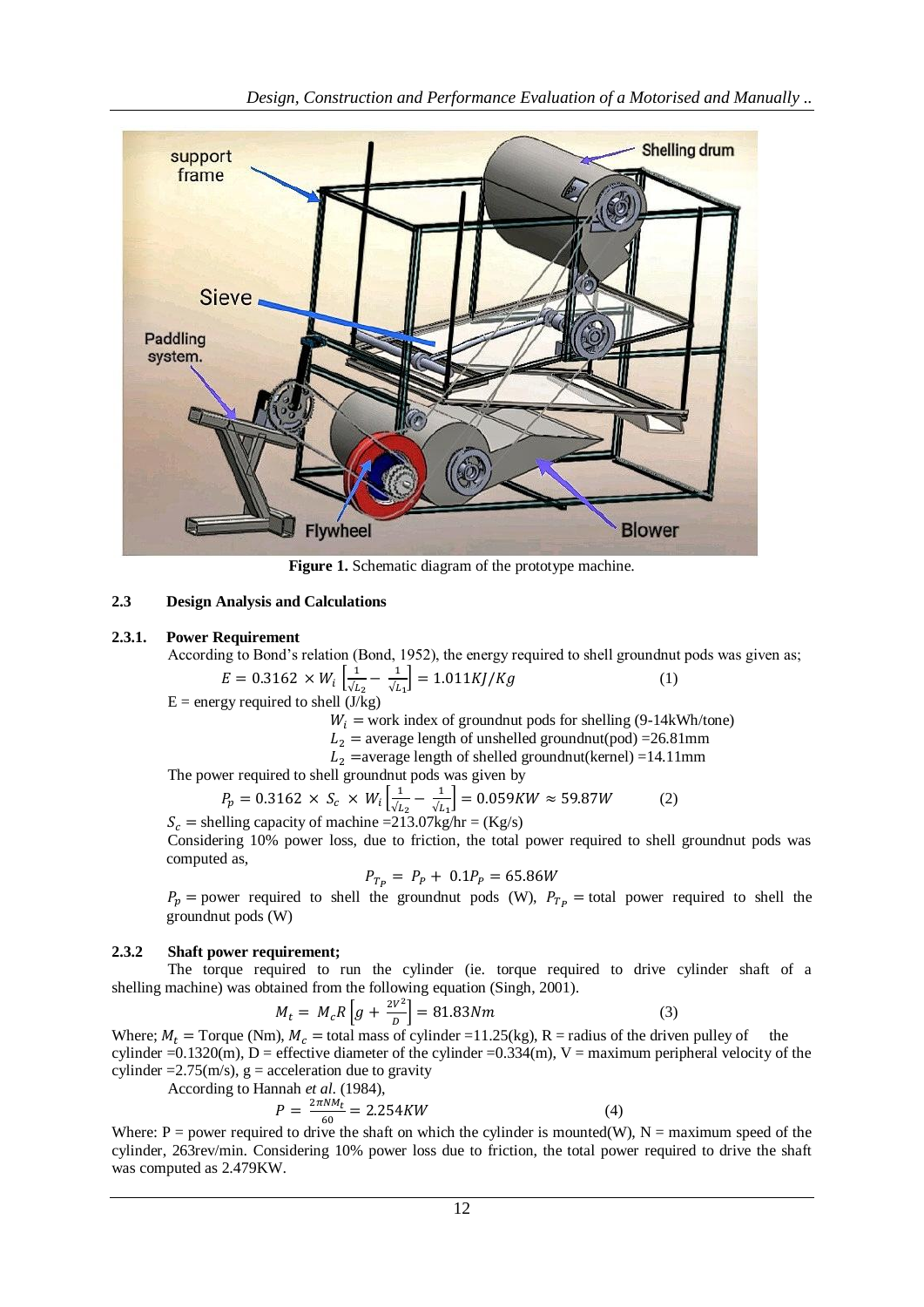#### **2.3.3 Power to Drive Fan**

 $P_f = \frac{Q}{A}$  $\frac{\Delta \Delta F}{\varphi} = 67.9W$  (5) Where;  $P_f$  = power to drive the fan(Watt), Q = fan duty =1.29 $m^3$ /s,  $\Delta P$  = theoretical total pressure head developed = 51.03Pa,  $\varphi$  = transmission efficiency, 0.95-0.98(pulley and belt) = 0.97

# **2.3.4 Total Power Requirement**

Total Power =  $P_f + P_{T_p} + P_{T_s}$  (6)  $= 2.619KW \approx 3.6Hp$ 4Hp diesel/petrol engine or electric power motor of same rating will be used.

### **2.4 Fan Design**

### **2.4.1 Blower Static Pressure**

 $V = 9 - 11$  m/s at 263rpm cylinder speed. (Khabbab et al 2015),  $\Delta P$  = static pressure,  $\rho = 1.26 \text{kg}/m^3$  (air density)

$$
V = \sqrt{2 \times \Delta P/\rho}, \qquad \Delta P = \frac{1.26 \times 9^2}{2} = 51.03 Pa \tag{7}
$$

**2.4.2 Air Discharge** Air discharge is given by;

 $Q = V \times A = 1.29 \, m^3/s$ Where; Q = Airflow rate  $(m^3/s)$ , A = Outlet cross-section area, 0.26 by 0.55  $(m^2)$ 

### **2.4.3 Diameter at entrance of inlet duct of fan**

 $\overline{1}$ 

The diameter Do at the entrance section of the inlet duct of the fan;

$$
D_0 = 2.57 \frac{\Delta \gamma_0 \nu}{\mu_0 (1 - \varphi_0) n} = 0.26 m \tag{8}
$$

Where;  $\Delta = 0.55$  to 0.85 (utilization coefficient of the entrance section) = 0.75

 $\mu_0 = 0.8 t0 1$  (Compressibility coefficient) =1

 $\gamma_0 = D_0/D_1$  (Ratio of diameters of the entrance section and the impeller)  $\approx$ 

 $\varphi_0 = 0.42$  to 0.46 (Khurmi, 2005) = 0.43

 $n =$ The rotational speed of the fan, 1800 rpm  $D_1$  = Inside diameter of the impeller, mm

#### **2.5 Pulley Selection**

The machine requires 5 pulleys; one driving pulley $(P1)$  mounted on the motor, a 2way driven pulley(P2) mounted on the shelling cylinder, 2 pulleys(driving-P3 and driven-P4) each on either sides of the fan shaft and a driven pulley(P5) mounted on the sieve tray shaft. According to Aaron (1975),

 $N_1 D_1 = N_2 D_2 = i$  (9)

The diameter of the pulley used on the crankshaft of the engine was 50mm to drive the 2-way cylinder pulley of diameter 200mm. The fan pulley of diameter 55mm is driven by the cylinder pulley.

 $N_1 = 1050$ rpm,  $N_2 = 263$ rpm,  $D_1 = 50$ mm

 $263 \times D_2 = 1050 \times 50 = 200$  mm (for cylinder shaft)

 $N_1$  =speed of motor pulley, 1050rpm,  $N_2$  = speed of shelling cylinder pulley, 263rpm,  $D_1$  = diameter of motor pulley, 50mm,  $D_2$  = diameter of shelling cylinder pulley, 200mm,  $N_3$  = speed of fan pulley, rpm =  $N_4$ ,  $D_3$  = diameter of fan pulley, mm

#### **2.6 Determination of Tension in Belts**

Belt tensions as given by Akintunde *et al.* (2005)

\n
$$
P = (T_1 - T_2)V
$$
\nWhere: P = belt power, W

\n
$$
V = belt speed, = \frac{3.14 \times 263 \times D_p}{60} = 2.75 \, \text{m/s}
$$
\n
$$
T_1 = \text{tension on the tight side, N}
$$
\n
$$
T_2 = \text{tension on the slack side, N}
$$
\n
$$
2.54 = (T_1 - T_2)2.75
$$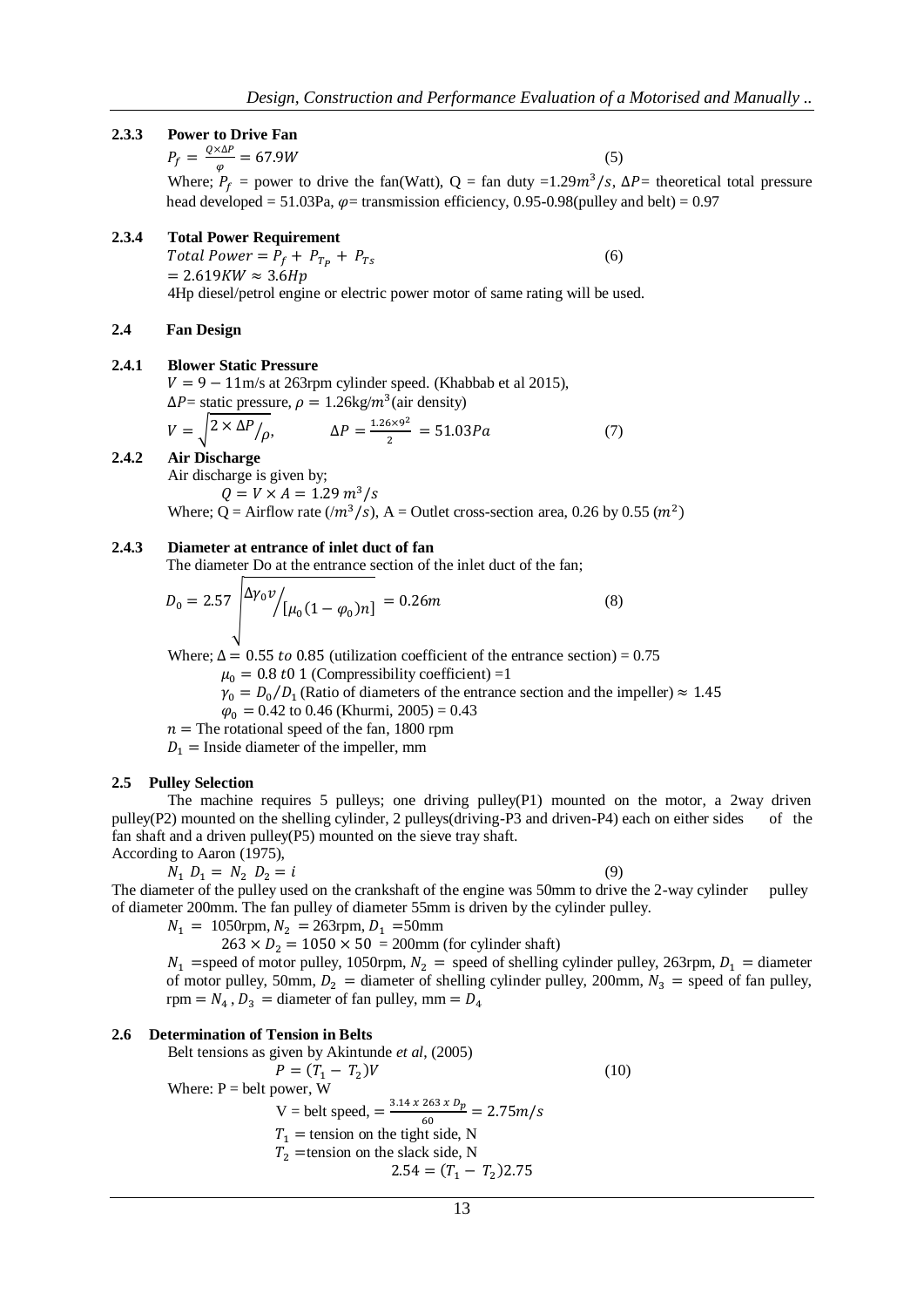$$
(T_1 - T_2) = 925.1N
$$
  

$$
T_1
$$

From the relation, (belt ratio for an open belt),  $\frac{I_1}{T_2} = e^{\mu}$ 

Wrap angle;  $\alpha_1 = 180 - 2 \sin^{-1} \left(\frac{D}{2}\right)$  $\left(\frac{2e^{-D_1}}{2c}\right)$ ,  $\alpha_1 = 180 - 2 \sin^{-1} = 2.83$ rad =  $e^{0}$  $T_1 = 3.29T_2,$ 

For fan,

Power transmitted by the belt is 68W, (i.e., power required to drive the fan). The fan speed at cylinder speed of 263rpm is 956rpm.

$$
V = \frac{3.14 \times 956 \times 0.055}{60} = 2.75 m/s, P = (T_3 - T_4)V
$$
\n(11)

 $T_3$  = tension on the tight side, N,  $T_4$  = tension on the slack side, N  $68 = (T_3 - T_4)2.75,$   $(T_3 - T_4)$ 

From the relation,  $\frac{T_3}{T_4} = e^{\mu}$ 

$$
\begin{aligned} \n\text{Wrap angle, } \alpha_3 &= 180 - 2\sin^{-1}\left(\frac{200 - 55}{2 \times 1015}\right) = 3.0 \, \text{rad} = e^{0.42 \times 3.0} \\ \nT_3 &= 3.53 \, T_4, \, (3.53 \, T_4 - T_4) = 24.7 \, N, \, T_4 = 9.8 \, N, \, T_3 = 3.53 \times 9.8 = 34.6 \, N \n\end{aligned}
$$

### **2.7 Determination of Shaft Diameter**

All applied load and tensions in the belt were acting on the shaft in vertical direction only. The bending and twisting moments of the shaft were determined.

The required transmitted power was the sum of the result of power required to shell the pod and power required to drive the cylinder, which was 2.54KW.

$$
M_t = \frac{9550(KW)}{n_s} = \frac{9550 \times 2.54}{263} = 92.23Nm \tag{12}
$$



**Figure 2**; Analysis of forces on cylinder shaft.

 $R_A + R_C = 85.75 + 1777.1,$ Mmt about A,  $85.75 \times 0.3 - R_c \times 0.6 + 1777.1 \times 0.66 = 0$ , Then,  $R_A = 1862.9 - 1997.7 = -134.8N$ The resultant bending moment of shaft;

$$
\sum M_A = 85.75 \times 0.3 - 1997.7 \times 0.6 + 1777.1 \times 0.66 = 0 Nm
$$
  

$$
\sum M_B = 134.8 \times 0.3 = 40.44 Nm
$$
  

$$
\sum M_C = 134.8 \times 0.6 + 85.75 \times 0.3 = 106.6 Nm
$$
  

$$
\sum M_D = 134.8 \times 0.66 + 85.75 \times 0.36 - 1997.7 \times 0.06 = 0 Nm
$$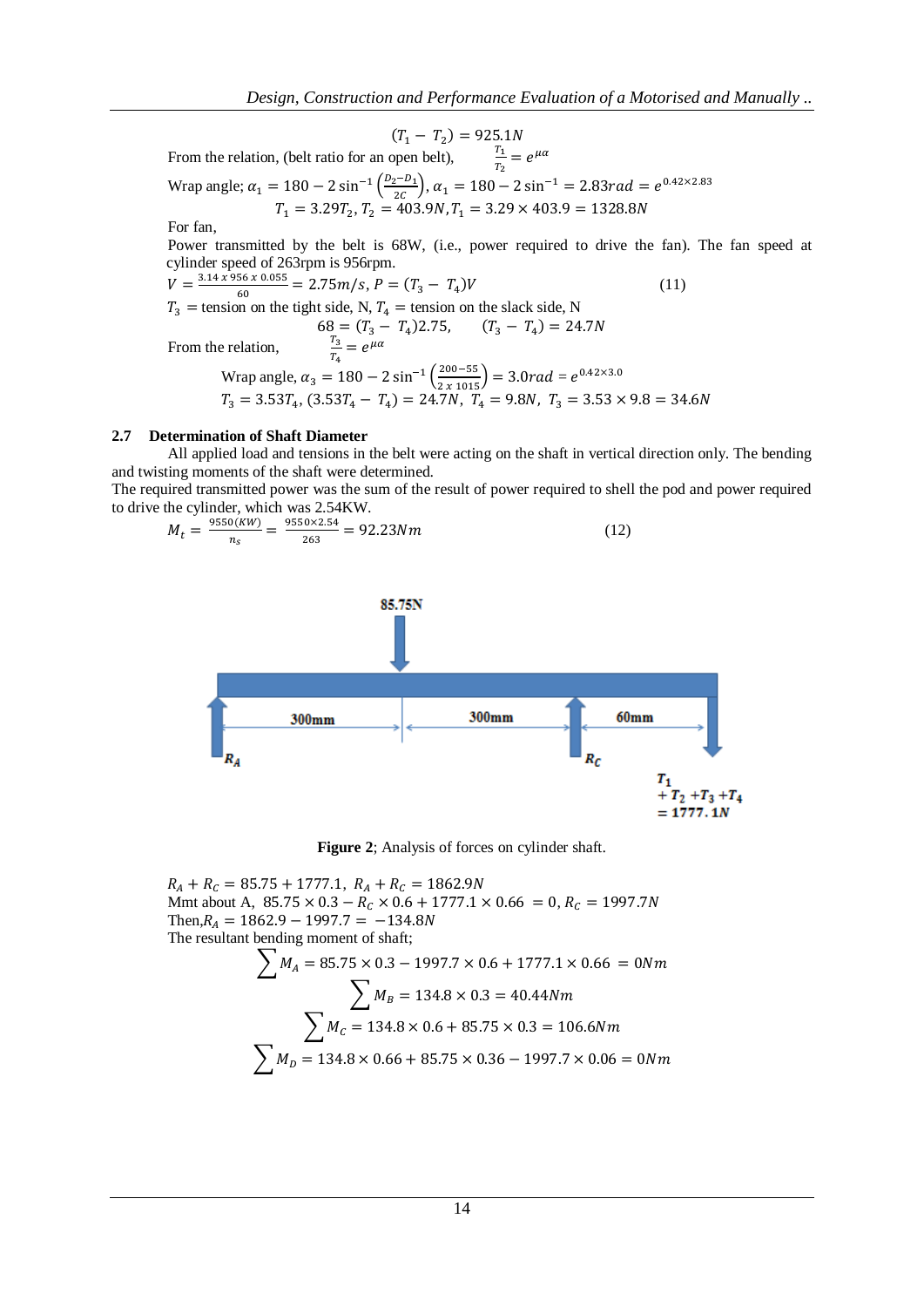

**Figure 3**; Shearing and bending moment diagrams of the shaft.

Max bending moment = 106.6Nm at point D. Assume  $Kb = 1.5$  and  $Kb = 1$ The maximum permissible shear stress will be taken as 42 MPa for shafts with allowance for keyways

(ASME, 1995 and Khurmi, 2005).

For suddenly applied load,  $K_h = 2.0$  and  $K_t = 1.5$ .  $d^3 = \frac{1}{x}$  $\frac{16}{\pi T_{max}} \{ (K_b M_b)^2 + (K_t M_t)^2 \}^{1/2}$ (13)  $d^3 = \frac{1}{2.14}$  $\frac{16}{3.14 \times 42} \{ (2 \times 106.6)^2 + (1.5 \times 92.23)^2 \}^{1/2}$ 

 $f = 27.3$ mm. from standard shaft diameter, 30mm diameter shaft was selected.

# **III. RESULTS AND DISCUSSIONS**

### **3.1. Axial Properties of Kernels and Pods**

Axial properties of the pods and kernels relevant to the design of the machine were studied. The study revealed that the mean major, intermediate and minor diameters for the kernels were 14.11, 8.84 and 8.63 mm, respectively for 10% moisture content, 13.31, 7.35 and 7.51mm respectively for 8% moisture content and 16.05, 9.16 and 8.94mm respectively for 12% moisture content. The mean major, intermediate and minor diameters for the pods were 26.81, 12.57 and 12.11 mm, respectively at 10% moisture, 25.17, 10.48 and 10.82mm respectively at 8% moisture and 27.54, 12.83 and 12.60mm respectively for 12% moisture content.

Performance of the shelling machine was evaluated in terms of shelling capacity (kg/h), shelling efficiency (%), mechanical damage (%), and cleaning efficiency (%). Tests were carried out at cylinder speeds of 2.00, 3.50, 5.00 m/s, at moisture contents of 8.00, 10.00, 12.00% and feed rates of 1.50, 3.00 and 4.50 kg/min.

The performance of the groundnut shelling machine was evaluated in terms of shelling capacity (kg/h), mechanical damage (%), shelling efficiency (%) and cleaning efficiency (%) using the following equations:

Shelling Capacity (kg/hr) =  $\frac{Q}{T}$ Mechanical damage (%) =  $\frac{Q_d}{Q_u + Q_d} \times 100$ Shelling efficiency (%) =  $\frac{q_s}{q_t} \times 100$ Cleaning efficiency (%) =  $\frac{w}{x}$  $\frac{v_{n_W}}{W_t} \times 100$ Where:  $Q_t$  = mass of pod fed into the hopper, kg  $T_m$  = time of shelling operation, h

 $Q_s$  = quantity of shelled groundnut pods, kg  $Q_u$  = quantity of undamaged groundnut kernels, kg  $Q_d$  = quantity of damaged groundnut kernels, kg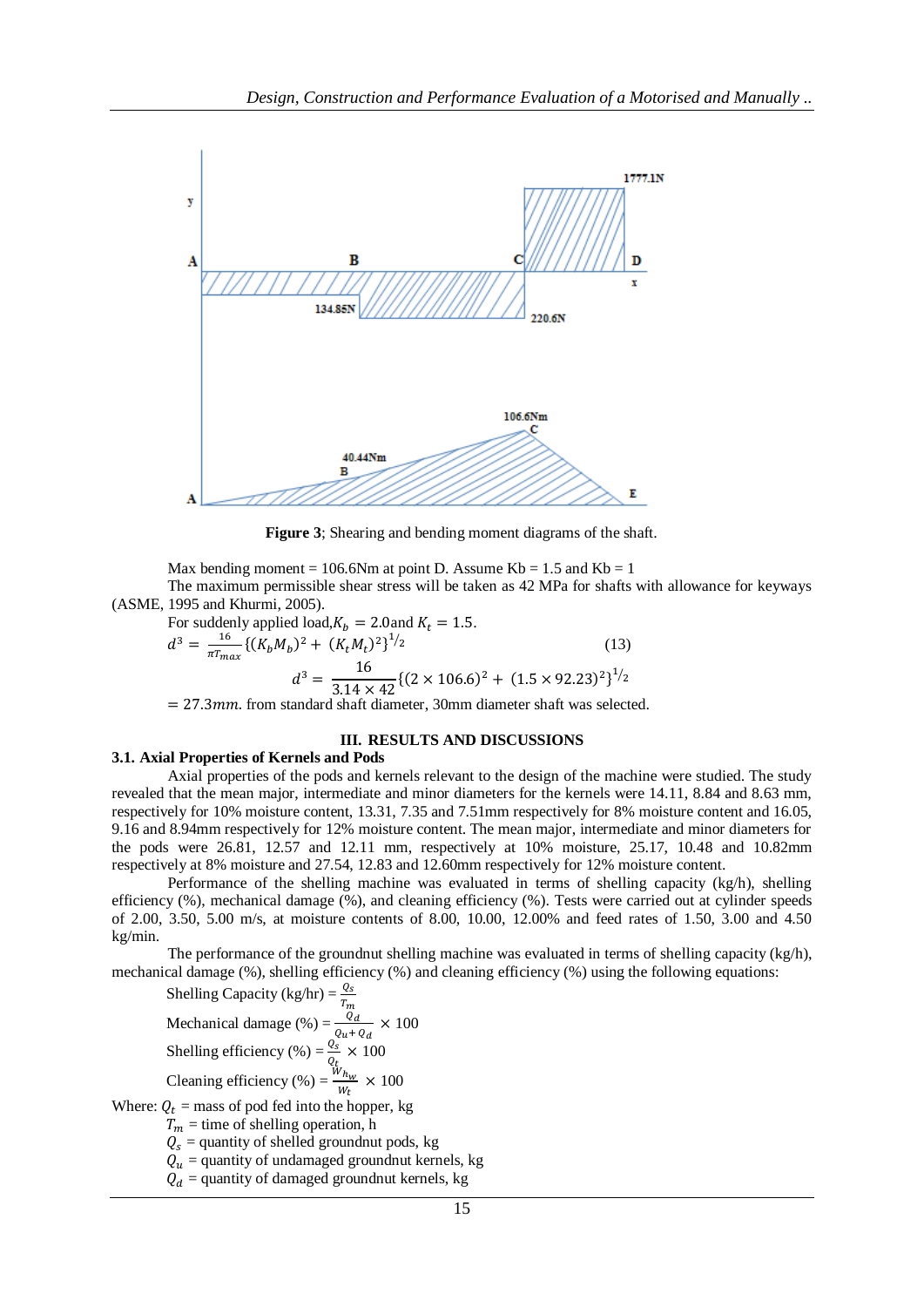$W_{h_{\alpha}}$  = quantity of winnowed husk, kg

 $W_{h_k}$  = quantity of husk that goes with kernels, kg

Note that;

 $Q_s = W_s + W_t, Q_t = W_s + W_u + W_t, W_s = Q_u + Q_d,$ 

Where;  $W_s$  = quantity of shelled kernels, kg  $W_u$  = quantity of unshelled pods, kg

 $W_t$  = quantity of total husk, kg

# **3.2 Shelling capacity**

The maximum shelling capacity of 216.05 kg/hr was recorded when the cylinder speed was 3.50m/s, moisture content of 10.00% and feed rate of 4.50 kg/min. The least shelling capacity of 70.65kg/hr was recorded at cylinder speed of 2.00m/s, moisture content of 12.00% and 1.5kg/min feed rate.

Analysis of variance indicated that the shelling capacity of the machine was significantly  $(< 0.05)$  affected by feed rate. The shelling capacity generally increased with increasing cylinder speed, feed rate and pod moisture content.

# **3.3 Mechanical damage**

At 12% moisture content, maximum mechanical damage (6.93%) occurred at cylinder speed of 3.50m/s feed rate of 4.50 kg/min. The least percentage mechanical damage, 4.38%, was recorded at moisture content of 12%, cylinder speed of 2.00 m/s and feed rate of 1.50 kg/min.

ANOVA on kernels mechanical damage indicates that cylinder speed, moisture content, feed rate and interaction of cylinder speed and moisture content, cylinder speed and feed rate and moisture content and feed rate had highly significant (< 0.05) effects on the level of kernels damage. The findings are in agreement with those of Gore et al. (1990), Kushwaha et al. (2005) and Gelgelo (2014).

# **3.4 Shelling efficiency**

The minimum shelling efficiency of 88.71% was recorded at cylinder speeds of 2.00m/s, moisture content of 12%, and feed rate of 1.50 kg/min. Maximum shelling efficiency 92.41% was recorded when the shelling cylinder operated at velocity of 5.00 m/s, at moisture content of 12.00% and feed rate of 4.50 kg/min. The minimum shelling efficiency of 88.71% was observed at cylinder speeds of 2.00m/s, moisture content was 12%, and feed rate was 1.50 kg/min. The effect of feed rate and the interaction of cylinder speed and feed rate, moisture and feed rate and interaction of cylinder speed, moisture and feed rate were significant at 5% level. Shelling efficiency increased at high cylinder speed due to higher energy impact at higher cylinder speed. The same trend was recorded by Raji and Akaaimo (2005), Chukwu (2008).

### **3.5 Cleaning efficiency**

The maximum cleaning efficiency 84.46% was obtained when the cylinder was operated at speed of 5.00m/s, the moisture content was 8% and feed rate was 4.50 kg/min. The minimum cleaning efficiency was 74.12% when the cylinder was operated at speed of 2.00m/s, moisture content was 12% and feed rate was 4.5kg/min. ANOVA indicated that cylinder speed and the interaction of cylinder speed and moisture content, cylinder speed and feed rate had significant (< 0.05) effect on cleaning efficiency of the machine.

### **IV. CONCLUSION**

A motorized and manually operated groundnut shelling machine was developed and evaluated, it was observed that the optimum shelling capacity was 211.65kg/hr at an operating cylinder speed of 3.5m/s, moisture content of 10% and feed rate of 4.5kg/min. At the optimum condition, mechanical damage, shelling efficiency, and cleaning efficiency were recorded as 6.93%, 92.41% and 84.46% respectively. From the performance indices of the shelling machine, it can be concluded that the sheller can be used by both small industries and local farmers using the electrically and manually operated parts respectively

The machine is able to remove the tedious parts of operation involved in manual hand shelling. Moreover, grains of higher moisture contents are not easily detached from the pods by the rolling and crushing action of the spike teeth against the concave. Instead of shelling, groundnut grains of higher moisture content may be grinded or masticated. Hence, shelling efficiency is reduced by an increase in moisture content of groundnut seeds.

### **Conflict of interest**

There is no conflict to disclose.